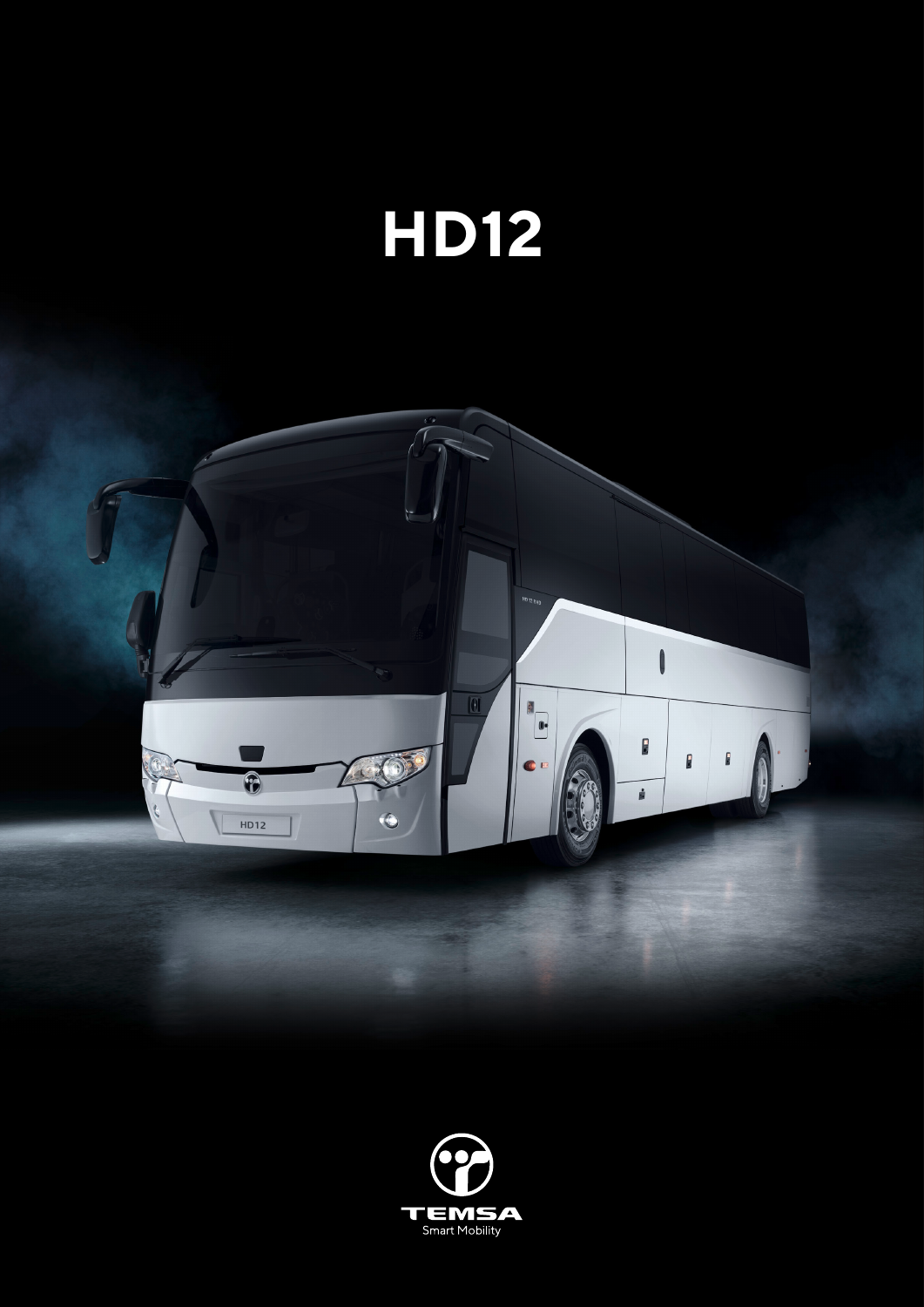#### **DIMENSIONS AND WEIGHTS**

| Leno         |                      |
|--------------|----------------------|
| <b>Width</b> | $2550$ mm            |
|              | 3.644 mm             |
|              | $2000 \,\mathrm{mm}$ |
|              | $6100 \,\mathrm{mm}$ |
|              | .2.766 mm            |
|              | $3410 \text{ mm}$    |
|              | $21600$ mm           |
|              |                      |
|              | $53+1+WC$            |
|              |                      |
|              |                      |

### **ENGINE**

| Model |  |
|-------|--|
|       |  |
|       |  |
|       |  |
|       |  |
|       |  |
|       |  |
|       |  |

#### **TRANSMISSION**

| Mode                 |  |
|----------------------|--|
| Tyne                 |  |
| Number of<br>u Gearr |  |
|                      |  |

## **AXLES**

#### **RIMS & TIRES**

| <b>FUEL &amp; AD BLUE TANK</b> |                      |
|--------------------------------|----------------------|
|                                | 501                  |
| <b>ELECTRICAL SYSTEM</b>       |                      |
| <b>STEERING WHEEL</b>          | Standard<br>Standard |
|                                |                      |

## **BRAKES**

## **INTERIOR**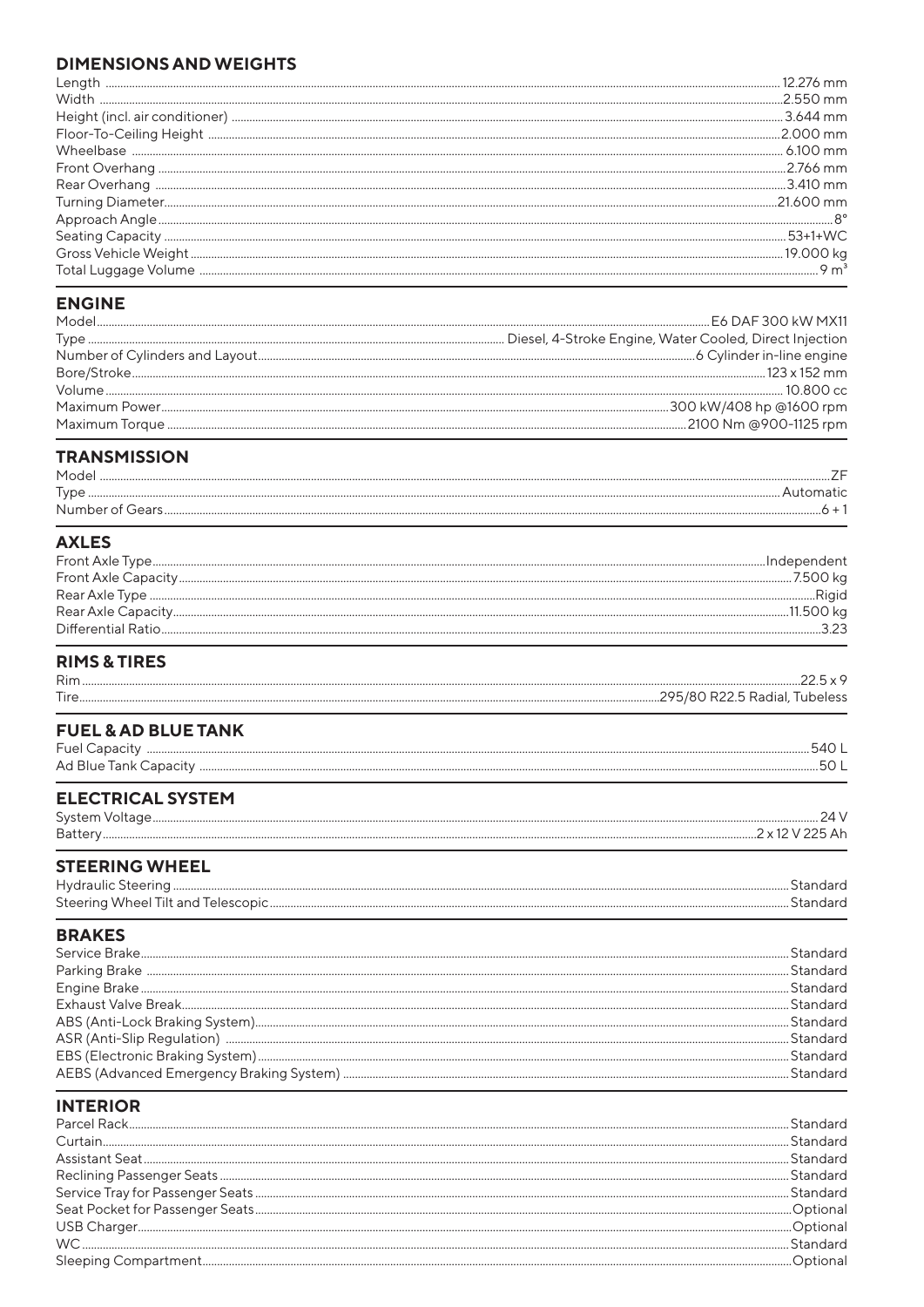#### **EXTERIOR AND BODY**

| Standard  |
|-----------|
| Standard  |
| Standard  |
| Standard  |
| Ontional) |
|           |

## **DRIVER'S AREA**

#### **SECURITY**

## **WINDOWS AND CLIMATIZATION**

|                                                                                                                                                                                                                                                                                                                                                                                                                                                                                                                         | Standard |
|-------------------------------------------------------------------------------------------------------------------------------------------------------------------------------------------------------------------------------------------------------------------------------------------------------------------------------------------------------------------------------------------------------------------------------------------------------------------------------------------------------------------------|----------|
| $\textbf{Driver's Defroster.}\textcolor{red}{\textbf{m}}\textcolor{red}{\textbf{m}}\textcolor{red}{\textbf{m}}\textcolor{red}{\textbf{m}}\textcolor{red}{\textbf{m}}\textcolor{red}{\textbf{m}}\textcolor{red}{\textbf{m}}\textcolor{red}{\textbf{m}}\textcolor{red}{\textbf{m}}\textcolor{red}{\textbf{m}}\textcolor{red}{\textbf{m}}\textcolor{red}{\textbf{m}}\textcolor{red}{\textbf{m}}\textcolor{red}{\textbf{m}}\textcolor{red}{\textbf{m}}\textcolor{red}{\textbf{m}}\textcolor{red}{\textbf{m}}\textcolor{red$ | Standard |
|                                                                                                                                                                                                                                                                                                                                                                                                                                                                                                                         | Ontional |
| Convector                                                                                                                                                                                                                                                                                                                                                                                                                                                                                                               | Standard |
| Preheater.                                                                                                                                                                                                                                                                                                                                                                                                                                                                                                              |          |
|                                                                                                                                                                                                                                                                                                                                                                                                                                                                                                                         |          |

## **ELECTRONIC EQUIPMENTS**

| Monitor |          |
|---------|----------|
|         | Standard |
|         | Standard |
|         |          |
|         | Optional |
|         | Standard |
|         |          |

# **OTHER EQUIPMENTS**

| $\textcolor{red}{ \textbf{Electrical Horn}\textcolor{red}{}\textcolor{blue}{}\textcolor{blue}{}\textcolor{blue}{}\textcolor{blue}{}\textcolor{blue}{}\textcolor{blue}{}\textcolor{blue}{}\textcolor{blue}{}\textcolor{blue}{}\textcolor{blue}{}\textcolor{blue}{}\textcolor{blue}{}\textcolor{blue}{}\textcolor{blue}{}\textcolor{blue}{}\textcolor{blue}{}\textcolor{blue}{}\textcolor{blue}{}\textcolor{blue}{}\textcolor{blue}{}\textcolor{blue}{}\textcolor{blue}{}\textcolor{blue}{}\textcolor{blue}{}\textcolor{blue}{}\textcolor{blue}{}\textcolor{blue}{}\textcolor{blue}{}\textcolor{$ |          |
|-------------------------------------------------------------------------------------------------------------------------------------------------------------------------------------------------------------------------------------------------------------------------------------------------------------------------------------------------------------------------------------------------------------------------------------------------------------------------------------------------------------------------------------------------------------------------------------------------|----------|
|                                                                                                                                                                                                                                                                                                                                                                                                                                                                                                                                                                                                 | Standard |
|                                                                                                                                                                                                                                                                                                                                                                                                                                                                                                                                                                                                 | Standard |
|                                                                                                                                                                                                                                                                                                                                                                                                                                                                                                                                                                                                 | Standard |
|                                                                                                                                                                                                                                                                                                                                                                                                                                                                                                                                                                                                 | Standard |
|                                                                                                                                                                                                                                                                                                                                                                                                                                                                                                                                                                                                 | Standard |
|                                                                                                                                                                                                                                                                                                                                                                                                                                                                                                                                                                                                 |          |